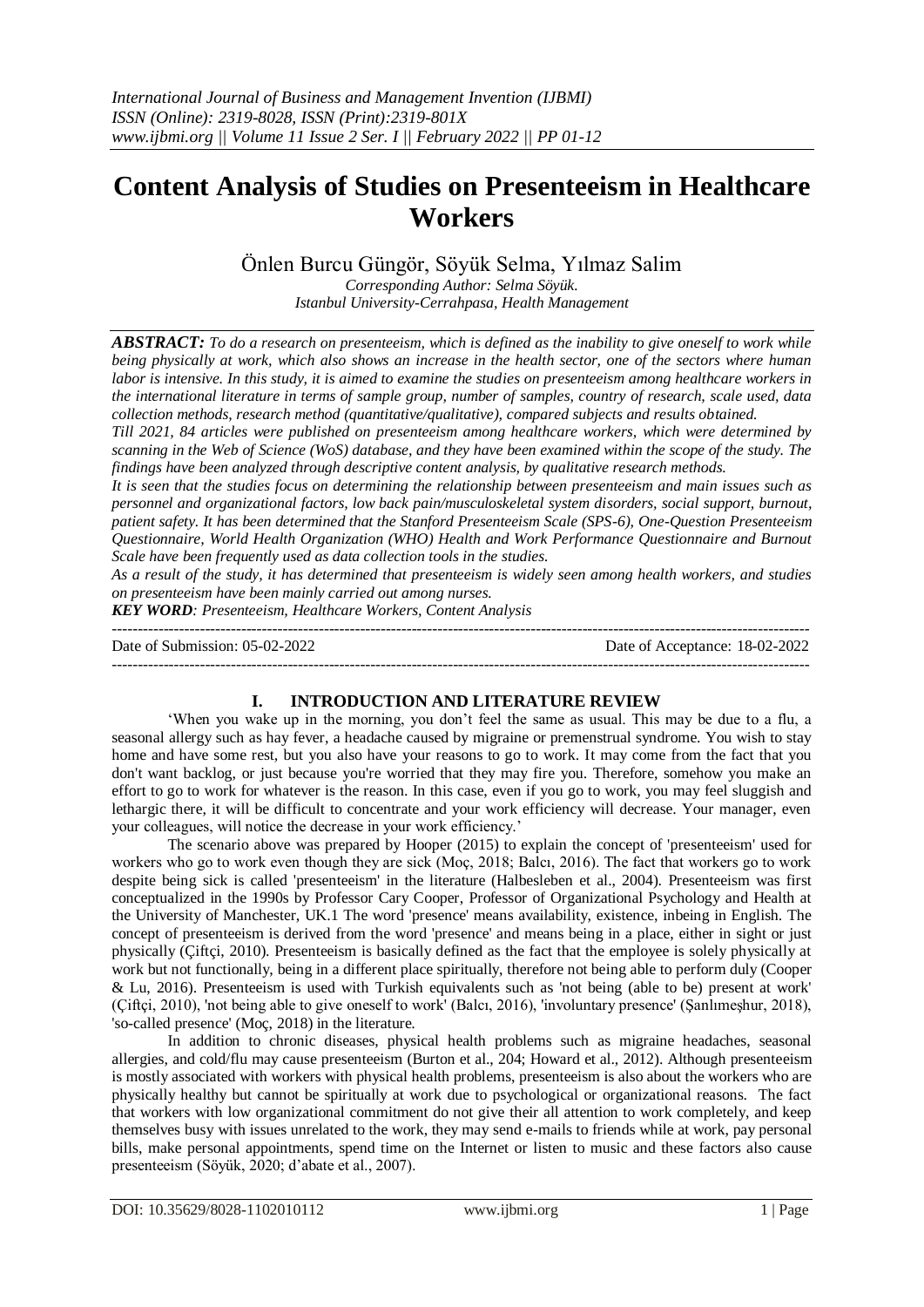Since it is a factor that directly affects the efficiency of organizations, the issue of health in the workplace has an increasing importance in the field of organizational behavior. The fact that when workers do not go to work when they are sick (absenteeism), it causes an increase in the costs of organizations. In recent years, it has been determined that absenteeism of workers due to sickness, as well as going to work while they are sick, leads to disadvantages such as decreasing productivity and increasing costs in organizations (Bayram et al., 2018). The hidden cost of not being fully present at work in enterprises is higher than the cost of absenteeism (Çiftçi, 2010; Cooper & Dewe, 2008).

*Reasons of Presenteeism***:** The factors that are effective in the emergence of presenteeism can be grouped under three headings: organizational factors, individual factors and attitudes (Söyük, 2020).

Factors such as fear of disciplinary action or promotion opportunities, job insecurity, perception of the working environment, increased overtime hours, fear of losing the job, difficulties in finding a new job, job satisfaction, perceived pressure from the manager or other workers are organizational factors that lead to presenteeism (Halbesleben et al., 2004; Söyük, 2020). Perceptions of the workers related to their workload are also effective factors in the formation of presenteeism. Workers may tend to go to work when they are sick, thinking that they will not be able to complete their work in case of absenteeism and they will have a lot of work to do (Aronsson & Gustafsson, 2005).

Personal characteristics such as personality structure, depression, stress, age, and financial status also affect presenteeism (Söyük, 2020). Circumstances where the benefit of health services is low or non-existent, and reasons such as workers' thinking that they are not sick enough to require absenteeism are among the individual factors that cause presenteeism (Halbesleben et al., 2004).

Attitudes of workers and managers within the organization are important factors affecting presenteeism. For example, attitudes such as the fact that the manager, who exhibits exemplary behaviors to the workers, comes to work when sick or appreciating the workers who come to work while they are sick, cause presenteeism (Söyük, 2020).

In these scenarios, although workers feel well enough to go to work, their presence at the workplace is only physical (Halbesleben et al., 2004). In the presence of presenteeism, the worker may have to choose between risking his or her own health and occupational risks such as his or her social relationships or future career (Aronsson & Gustafsson, 2005).

*Results of Presenteeism***:** Researches on the absenteeism and disability costs in organizations measures the loss of productivity for a group of workers whose health problems are so severe that they hinder their work. However, organizations have a much larger group of workers whose health problems do not necessarily lead to absenteeism, and the loss of productivity of this group of workers is less frequently measured than the other (Burton et al., 1999)

Presenteeism creates many material and moral negative effects in organizations. With the decrease in productivity and performance in the organization; Negative effects such as harming the work done, slowing down the work production process, decrease in service quality, decrease in innovative and creative thinking skills, inability to focus on work, increase in intra-organizational conflicts, negative effects on organizational communication, and disruptions in planned works may occur (Ertürk, 2020).

As well as the fact that if the workers go to work while they are sick, it may cause a decrease in their productivity, it may also cause an increase in their lack of attention and lead to an occupational accident, and in case of contagious diseases, they may harm the organization more by risking the other workers and clients (Hooper, 2015; Howard et al., 2012; Athey, 2009) In addition, in case of that if the workers go to work while they are sick may cause their existing health problems to increase or their health to deteriorate more (Söyük, 2020). In the long term, presenteeism can cause serious problems in the physical and mental health of workers, because when workers come to work when they are sick, they usually show lower performance and productivity and feel more depressed and exhausted (Cooper & Lu, 2016). It is known that workers may bring on negative attitudes towards their jobs due to presenteeism, for example, nurses may become depersonalized towards their patients or it may lead to different dimensions of burnout (Demerouti et al., 2009).

Although presenteeism may seem insignificant at the beginning, but it is a concept that should be emphasized as it can cause many negative consequences over time. Presenteeism emerges as a phenomenon that harms the institution, the worker, the economy and society. For this reason, organizations should avoid behaviors that may increase presenteeism (Söyük, 2018) Since workers exhibiting presenteeism behavior will do more harm than good to the organization in financial terms, the organization and managers need to make a serious effort to keep their workers present at work (Zincirkıran & Keser, 2018).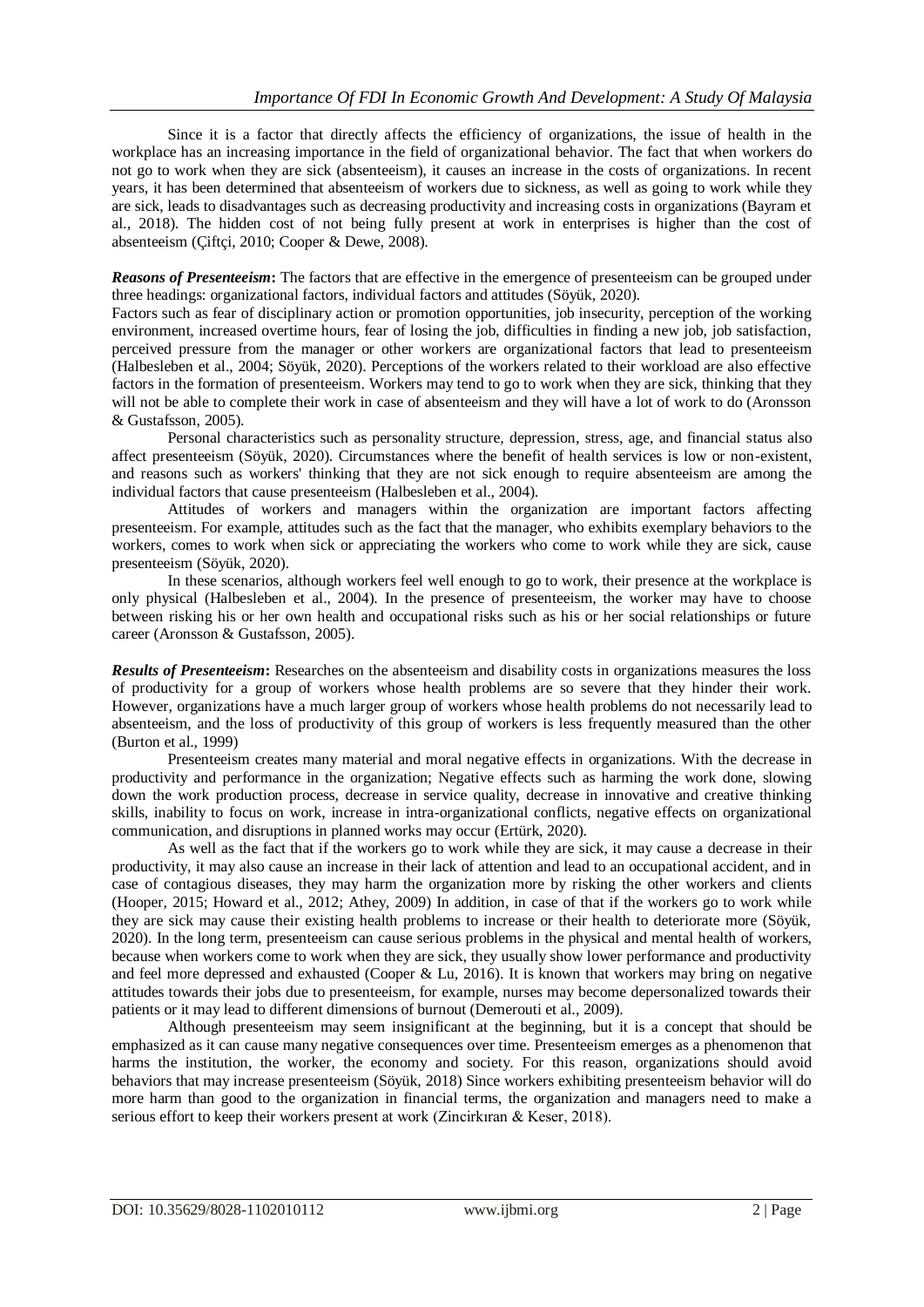## **1.2 Research Objectives**

In this study, the studies on presenteeism among health professionals in the international literature; It was aimed to examine in terms of sample group, number of samples, country of research, scale used, data collection methods, research method (quantitative/qualitative), subjects compared and results obtained.

#### **1.3 Research Methodology and Data Analysis**

In January 2021, a literature scan was conducted on the Web of Science (WoS) database with the keyword 'presenteeism' in the Science Citation Index Expanded (SCIE), Social Sciences Citation Index (SSCI) and Emerging Sources Citation Index (ESCI) and, among the 1840 results ranked according to the 'relevancy' level, 97 studies carried out among healthcare workers were detected. The full text of 92 of these studies were reached. 4 studies were excluded due to the lack of having research articles. Since 4 articles among 88 studies were made with the literature scan method, they were excluded from the scope in order to ensure integrity in the evaluation in terms of the sample group.

Within the scope of the study, 84 articles have been examined according to factors such as the year they were conducted, the country, the research method, the sample group and the number of samples, the scale used, and the subject being compared. Most studies on presenteeism were conducted in 2020. The significance of the subject has been understood more and more and the number of studies has increased day by day. For this reason, it was thought that it would be useful to urge upon the studies in 2020 in more detail. The researches of the year 2020, in which the most of the studies were conducted and at the same time the most up-to-date studies were included, have been presented in a detailed table with the title of the article, author, country, method, sample group and number, data collection tool and results (Table 8).

84 researches on presenteeism among healthcare workers, which were conducted until 2021, were examined with descriptive content analysis method. Content analysis studies are carried out with the aim of guiding future academic studies on the subject urged upon and determining the general trend on the subject (Ültay et al., 2021). Descriptive content analysis, which is one of the content analysis methods, is a systematic examination to identify and explain the general trends and research results in a particular research discipline (Çalık & Sözbilir, 2014). The general trends of independent qualitative and quantitative studies can be detected through descriptive content analysis (Selçuk et al., 2014).

#### **1.4 Findings**

Within the scope of the study, 84 articles have been examined according to factors such as the year they were conducted, the country, the research method, the sample group and the number of samples, the scale used, and the subject being compared. The researches of the year 2020, in which the most of the studies were conducted and at the same time the most up-to-date studies were included, have been presented in a detailed table with the title of the article, author, country, method, sample group and number, data collection tool and results (Table 1).

| $    -$      |             |               |
|--------------|-------------|---------------|
| Year         | $\mathbf n$ | $\frac{1}{2}$ |
| 2020         | 19          | 22,61         |
| 2019         | 16          | 19,04         |
| 2018         | 8           | 9,52          |
| 2017         | 11          | 13,09         |
| 2016         |             | 8,33          |
| 2015         | 6           | 7,14          |
| 2014         |             | 5,95          |
| 2013         | 4           | 4,77          |
| 2012         | $\sqrt{2}$  | 3,58          |
| 2011         |             | 3,58          |
| 2010         |             | 2,39          |
| <b>Total</b> | 84          | 100           |

**Table 1: Distribution of Studies among Health Workers on Presenteeism by Years**

Table 1 shows the distribution of studies conducted among healthcare workers on Presenteeism by years. Of the 84 studies examined, it has been determined that 22,61% of the studies were carried out in 2020, 19,04% in 2019, 9.52% in 2018, 13,09% in 2017, 8,33% in 2016, 7,14% in 2015, 5,95% in 2014, 4.77% in 2013, 3,58% in 2012, 3,58% in 2011 and 2,39% in 2010. It is seen that most of the studies were carried out in 2020.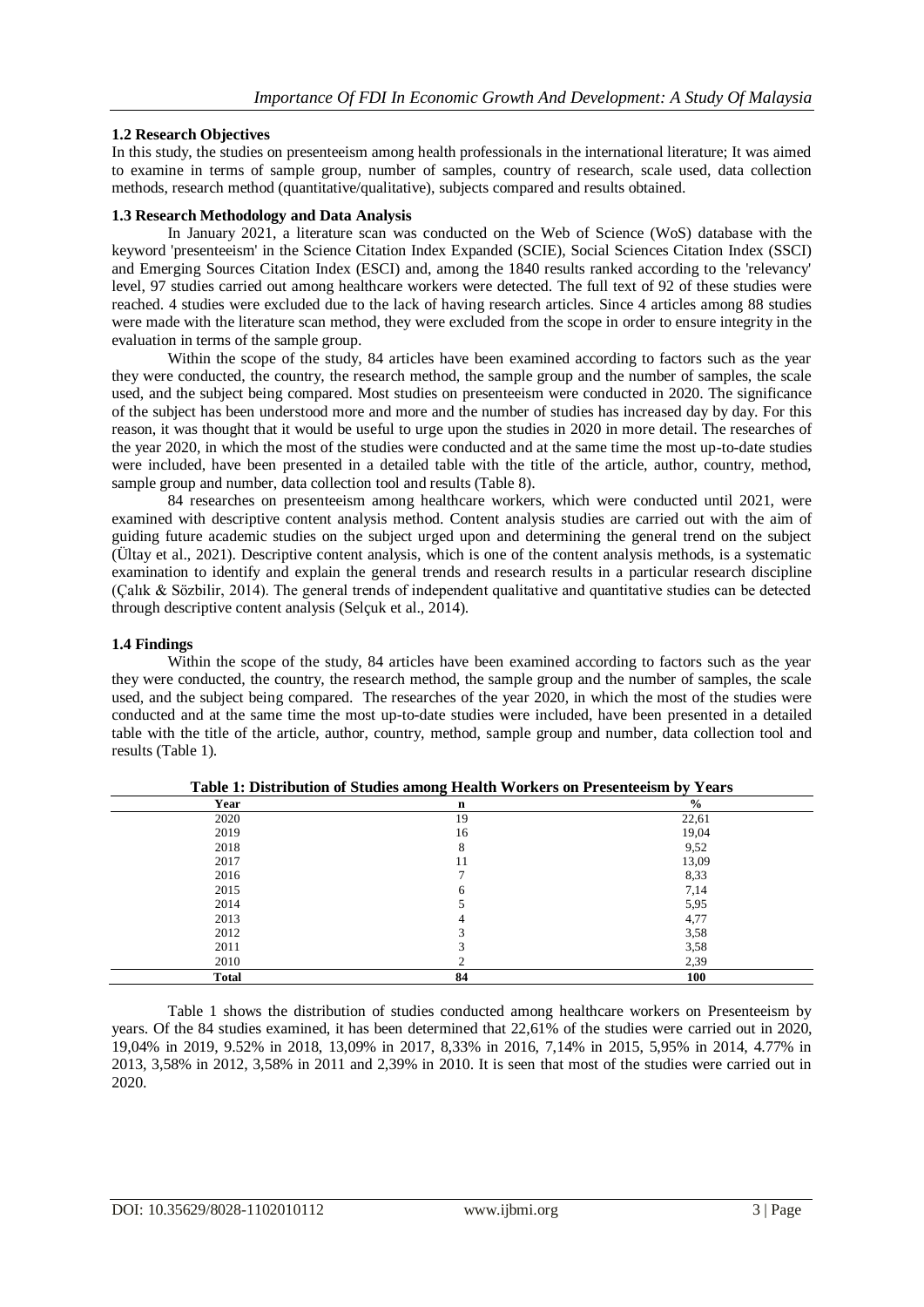| Country            | $\mathbf n$                                                                             | $\frac{0}{0}$ |
|--------------------|-----------------------------------------------------------------------------------------|---------------|
| China              | 15                                                                                      | 17,85         |
| United States (US) | $10\,$                                                                                  | 11,90         |
| Norway             | $\sqrt{5}$                                                                              | 5,95          |
| Japan              | $\overline{4}$                                                                          | 4,76          |
| Australia          | $\overline{4}$                                                                          | 4,76          |
| Portugal           | $\overline{4}$                                                                          | 4,76          |
| <b>Brazil</b>      | 3                                                                                       | 3,58          |
| Spain              | 3                                                                                       | 3,58          |
| Croatia            | 3                                                                                       | 3,58          |
|                    | Table 2: Findings Concerning the Countries where the Studies were Conducted (continued) |               |
| New Zealand        | 3                                                                                       | 3,58          |
| Korea              | $\sqrt{2}$                                                                              | 2,38          |
| Malta              | $\overline{c}$                                                                          | 2,38          |
| Sweden             | $\overline{c}$                                                                          | 2,38          |
| Canada             | $\boldsymbol{2}$                                                                        | 2,38          |
| Turkey             | $\overline{c}$                                                                          | 2,38          |
| Italy              | $\overline{c}$                                                                          | 2,38          |
| Denmark            | $\overline{c}$                                                                          | 2,38          |
| England            | $\overline{c}$                                                                          | 2,38          |
| Iran               | $\mathbf{1}$                                                                            | 1,19          |
| France             | $\mathbf{1}$                                                                            | 1,19          |
| Switzerland        | $\mathbf{1}$                                                                            | 1,19          |
| Germany            | $\mathbf{1}$                                                                            | 1,19          |
| Lebanon            | $\mathbf{1}$                                                                            | 1,19          |
| Ethiopia           | $\mathbf{1}$                                                                            | 1,19          |
| Saudi Arabia       | $\mathbf{1}$                                                                            | 1,19          |
| Slovenia           | $\mathbf{1}$                                                                            | 1,19          |
| Colombia           | $\mathbf{1}$                                                                            | 1,19          |
| South Korea        | $\mathbf{1}$                                                                            | 1,19          |
| India              | $\mathbf{1}$                                                                            | 1,19          |
| Chile              | $\mathbf{1}$                                                                            | 1,19          |
| Netherlands        | $\mathbf{1}$                                                                            | 1,19          |
| Finland            | $\mathbf{1}$                                                                            | 1,19          |
| <b>Total</b>       | 84                                                                                      | 100           |

**Table 2: Findings Concerning the Countries where the Studies were Conducted**

Table 2 shows that the studies were conducted in 32 different countries. Of the 84 studies reviewed, 17,85% were conducted in China, 11,90% in the USA, and 5,95% in Norway. Japan, Australia and Portugal each accounted for 4,76% of the studies; Brazil, Spain, Croatia and New Zealand each accounted for 3,58% of the studies; Korea, Malta, Sweden, Canada, Turkey, Italy, Denmark and England each accounted for 2,38% of the studies; Iran, France, Switzerland, Germany, Lebanon, Ethiopia, Saudi Arabia, Slovenia, Colombia, South Korea, India, Chile, Netherlands and Finland each account for 1,19% of the studies.

| -                      | ___<br>___<br>___<br>- | .             |
|------------------------|------------------------|---------------|
| <b>Research Method</b> |                        | $\frac{0}{0}$ |
| Ouantitative           | --                     | 91,66         |
| Qualitative            |                        | 7,14          |
| Combined               |                        | 1,20          |
| <b>Total</b>           | 84                     | 100           |

According to Table 3, quantitative research method was used in 91,66% of the studies examined, qualitative in 7,14%, and combined research method in 1,20%. Within the scope of the study, it has been determined that the researchers who conducted presenteeism studies mainly use the quantitative method. The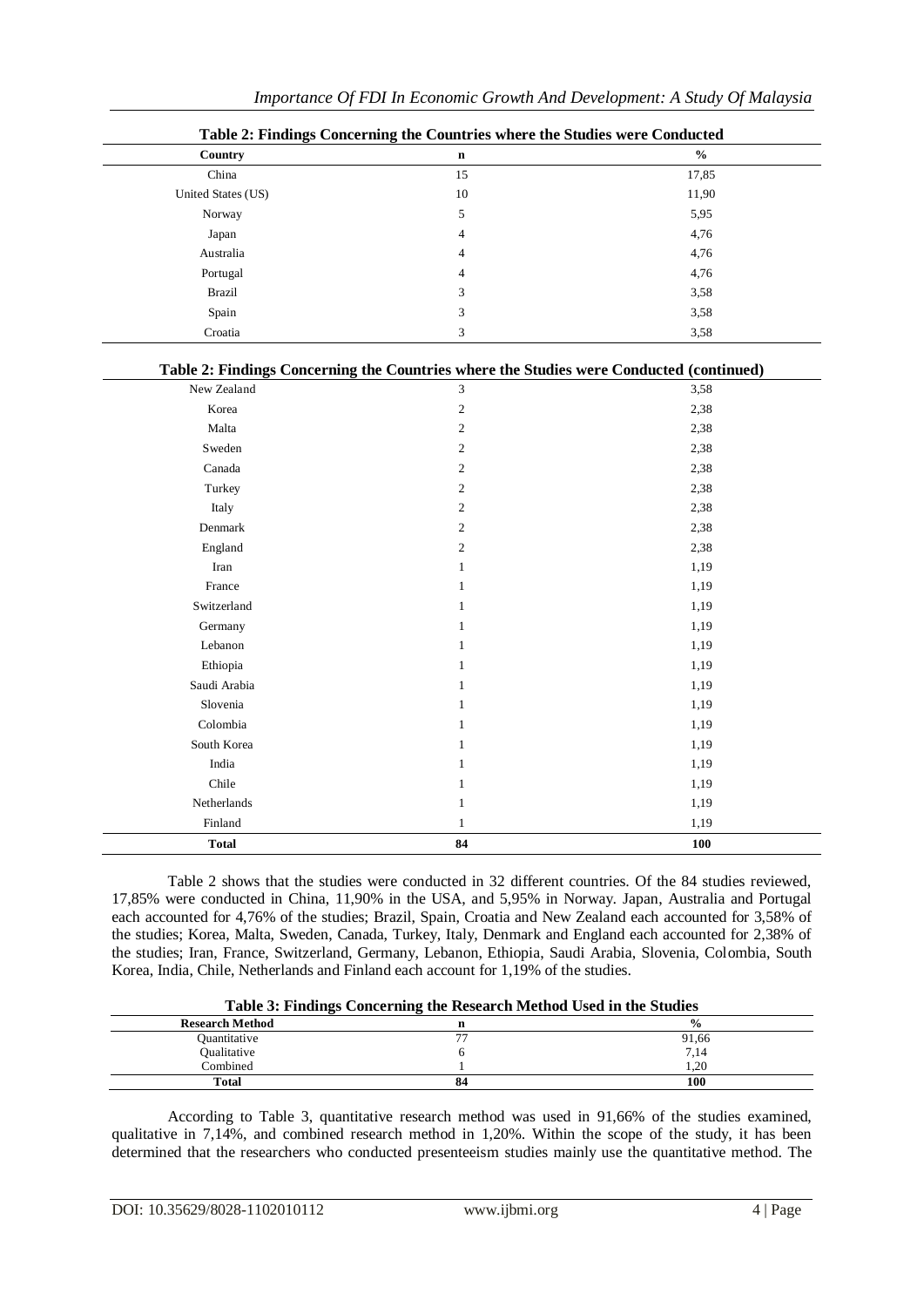fact that the quantitative method was predominantly used in the studies examined is considered to be a remarkable finding.

| $\cdot$<br><b>Sample Group</b> | n  | $\frac{0}{0}$ |
|--------------------------------|----|---------------|
| Nurse                          | 33 | 39,28         |
| <b>Medical Personnel</b>       | 32 | 38,10         |
| Physician                      |    | 15,48         |
| Physiotherapist                |    | 2,38          |
| Emergency Health Personnel     |    | 2,38          |
| Dentist                        |    | 1,19          |
| Pharmacist                     |    | 1,19          |
| <b>Total</b>                   | 84 | 100           |

|  | Table 4: Findings Concerning the Sample Group on which the Studies were Carried Out |
|--|-------------------------------------------------------------------------------------|
|  |                                                                                     |

Table 4 shows the sample groups of the studies examined. Of the studies examined, 39,28% included nurses, 38,10% medical personnel, 15,48% physicians, 2,38% physiotherapists, 2,38% emergency health personnel, 1,19% dentists, and 1,19% pharmacists as the sample of the study. The group called 'medical personnel'; represents the sample groups of health workers included in the study without any discrimination, such as nurses, physicians or allied health personnel.

**Table 5: Findings Concerning the Number of Samples on which the Studies were Carried Out**

| <b>Sample Number</b> |    | $\frac{6}{6}$ |
|----------------------|----|---------------|
| $10 - 50$            |    | 5,95          |
| 51-100               |    | 3,57          |
| 101-500              | 42 | 50            |
| 501-1000             | 10 | 11,90         |
| >1000                | 24 | 28,58         |
| <b>Total</b>         | 84 | 100           |
|                      |    |               |

In Table 5, the numerical data of the articles grouped according to their sample numbers in the examined studies are indicated. Samples of 10-50 people in 5,95% of the examined studies were used, samples of 51-100 people in 3,57%, samples of 101-500 people in 50%, samples of 501-1000 people in 11,90% and samples of  $1000$  or more people in 28,58%.

| Table 6: Findings Concerning Data Collection Tools Used in Studies |  |  |  |  |
|--------------------------------------------------------------------|--|--|--|--|
|--------------------------------------------------------------------|--|--|--|--|

| <b>Scale</b>                           | n  |
|----------------------------------------|----|
| Stanford Presenteeism Scale (SPS-6)    | 21 |
| One-Question Presenteeism Survey       |    |
| WHO Health and Work Performance Survey |    |
| Perceived Working Ability Scale        |    |
| Two-Ouestion Presenteeism Survey       |    |
| Health and Work Survey                 |    |
| Sickness Presenteeism Survey           |    |
| Presenteeism Behavior Survey           |    |
| Perceived Effect Scale of Presenteeism |    |
| Presenteeism Culture Survey            |    |
| Productivity and Sickness Survey       |    |
| <b>Burnout Scale</b>                   |    |

Table 6 shows the scales that were detected to be frequently used in the studies examined and that are used to scale presenteeism. In order to measure presenteeism in the studies examined, the Stanford Presenteeism Scale (SPS-6) was used in 21 studies, the One-Question Presenteeism Survey in 12 studies, the World Health Organization Health and Work Performance Survey in 8 studies, the Perceived Working Ability Scale in 6 studies, the Two-Question Presenteeism Survey in 4 studies, and the Health and Job Survey in 2 studies. Sickness Presenteeism Survey, Presenteeism Behavior Survey, Perceived Effect Scale of Presenteeism, Presenteeism Culture Survey, and Productivity and Sickness Survey are among the surveys used to scale presenteeism in one study per each. In addition, it has been determined that scales related to burnout, especially the Maslach Burnout Scale, were used in 7 studies.

| <b>Table 7: Topics Studied along with Presenteeism</b> |   |  |
|--------------------------------------------------------|---|--|
| <b>Subject</b>                                         | n |  |
| Personal / Organizational Factors                      |   |  |
| Low Back Pain / Musculoskeletal Disorders              |   |  |
| Job Insecurity and Emotional Exhaustion                |   |  |
| <b>Stress</b>                                          |   |  |
| Self-Report Quality of Care and Costs                  |   |  |
|                                                        |   |  |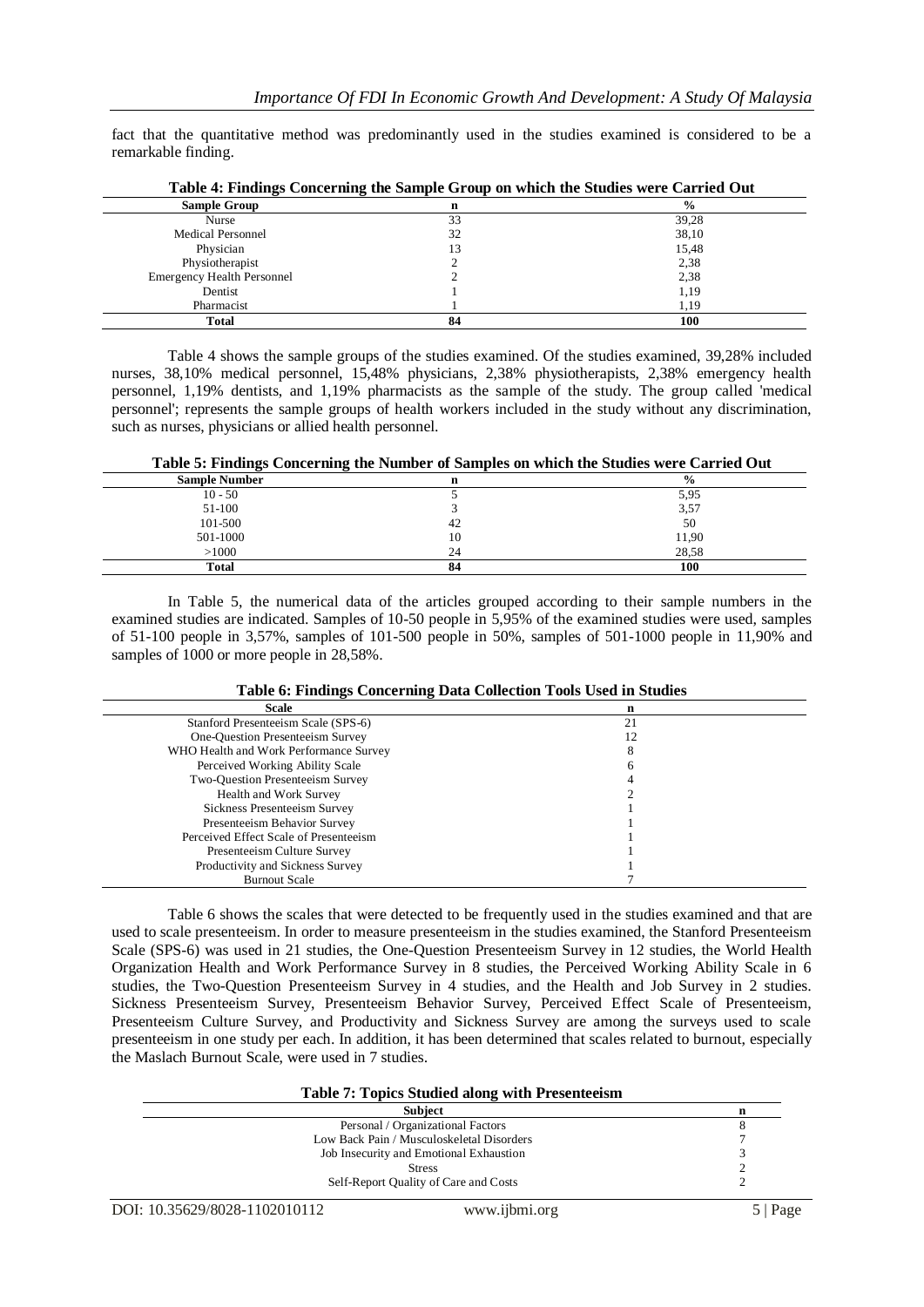| Absenteeism                                 |  |
|---------------------------------------------|--|
| Perceived Social Support                    |  |
| <b>Emotional Labor</b>                      |  |
| Loss of Efficiency                          |  |
| Anxiety and Depression                      |  |
| <b>Emotional Commitment and Work Stress</b> |  |
| Awareness and Self-Efficacy                 |  |

In Table 7, the subjects and the number of studies approached together with presenteeism in the studies examined are seen. It has been determined that the largest number of studies have been conducted on the relationship between personal / organizational factors and presenteeism. Under the title of personal / organizational factors, there are studies investigating the relationship between presenteeism and sub-topics such as work-related factors, psychosocial aspects of work and common mental disorders, workplace safety climate, supervisor support, colleague support and conscientiousness. In Table 7, it is seen that the second important issue that is discussed together with presenteeism is problems caused by physical mobility in the workplace such as low back pain / musculoskeletal system disorders. In addition, various studies have also been carried out with the aim to determine the relationship between presenteeism and issues such as job insecurity and emotional exhaustion, stress, self-report care quality and costs, absenteeism, perceived social support, emotional labor, loss of productivity, anxiety and depression, emotional commitment and job stress, awareness and self-efficacy.

As a result of the scanning criteria, within the scope of the study, it was seen that the most studies on presenteeism were carried out in 2020, and for 2020, these studies were also analysed. Details of 19 articles studied in 2020 are given in Table 8. Table 8 included the name, author, country information, research method (quantitative/qualitative), sample group and sample numbers, data collection tool used in the studies and their results, obtained by descriptive content analysis of the studies on presenteeism among health workers in 2020 according to the WoS database.

|                | <b>Article Name</b>                                                                                                                                       | Author              | Country | Method:                 | Sample Group /<br>Number | Data Collection Tool                                                                                                                                                                                                                                                                                            | Result                                                                                                                                                                                                                                                                                                                                                                                |
|----------------|-----------------------------------------------------------------------------------------------------------------------------------------------------------|---------------------|---------|-------------------------|--------------------------|-----------------------------------------------------------------------------------------------------------------------------------------------------------------------------------------------------------------------------------------------------------------------------------------------------------------|---------------------------------------------------------------------------------------------------------------------------------------------------------------------------------------------------------------------------------------------------------------------------------------------------------------------------------------------------------------------------------------|
| 1              | Nurses' Job<br>Insecurity and<br>Emotional<br>Exhaustion: The<br>Mediator Effect of<br>Presenteeism and the<br>Moderating Effect of<br>Supervisor Support | Zhang et al.        | China   | <b>Ouantitati</b><br>ve | Nurse / 330              | Presenteeism Behavior<br>Survey<br><b>Job Insecurity Scale</b><br>Perceived Supervisor<br><b>Support Scale</b><br><b>Emotional Exhaustion</b><br>Scale                                                                                                                                                          | Job insecurity has a<br>significant predictive<br>effect on nurses'<br>presenteeism behavior.<br>Presenteeism partially<br>mediates the relationship<br>between job insecurity<br>and emotional<br>exhaustion in nurses.<br>The higher the<br>supervisor support, the<br>weaker the positive<br>relationship between<br>nurses' presenteeism<br>behavior and emotional<br>exhaustion. |
| $\overline{c}$ | Presenteeism and<br><b>Associated Factors</b><br><b>Among Nursing Staff</b><br>with Low Back Pain:<br>A Cross-sectional<br>Study                          | Yoshimoto<br>et al. | Japan   | <b>Ouantitati</b><br>ve | Nurse / 668              | Low Back Pain Intensity<br><b>Numerical Rating Scale</b><br>Tampa Kinesiophobia<br>Scale-11<br><b>Brief Job Stress Survey</b><br>Kessler Screening Scale for<br>Psychological Distress K6<br>Dutch Work Addiction<br>Scale<br>Work Productivity and<br><b>Activity Disorder-General</b><br><b>Health Survey</b> | Psychological factors<br>such as kinesiophobia<br>and depressive<br>symptoms are associated<br>with presenteeism<br>among nurses with low<br>back pain, regardless of<br>low back pain intensity.                                                                                                                                                                                     |

#### **Table 8: Presenteeism Studies among Healthcare Workers in 2020**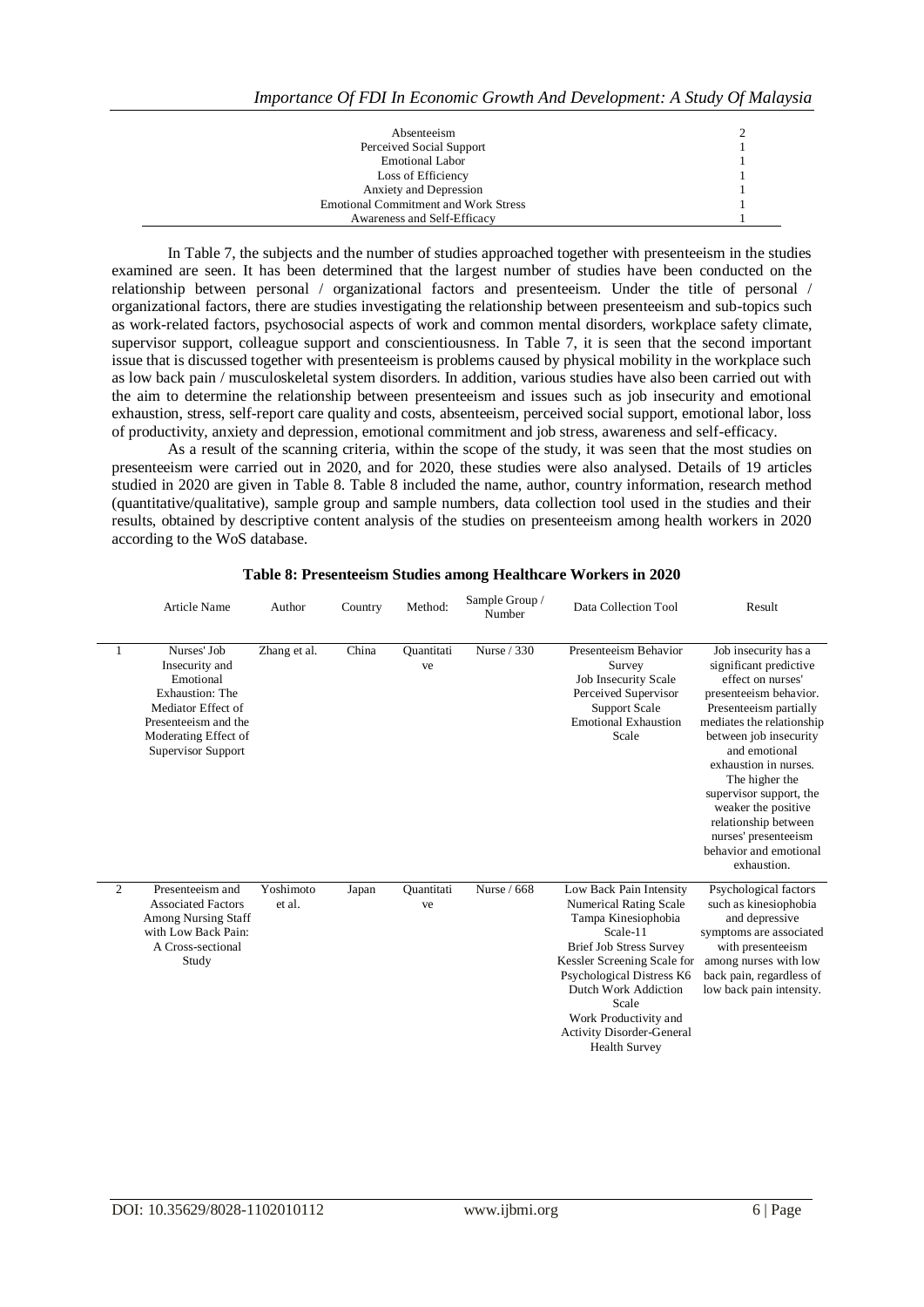| 3              | Job Stress, Health,<br>and Presenteeism<br>Differ Between<br>Chinese Healthcare<br>Workers In Public<br>And Private<br>Hospitals: A Cross<br><b>Sectional Study</b>             | Yang et al.              | China         | ve               |                  | Quantitati Medical Personnel Perceived Working Ability<br>Scale<br>Self-Report Stress Scale<br>On Difficulty and<br>Disability<br>Short Form Health Survey                                                                                                                                                                                                                                                                                                 | Work stress is<br>significantly higher in<br>public hospitals.<br>Presenteeism is<br>significantly lower in<br>private hospitals.<br>Seniority is an important<br>factor in difficulty-<br>related job stress. |
|----------------|---------------------------------------------------------------------------------------------------------------------------------------------------------------------------------|--------------------------|---------------|------------------|------------------|------------------------------------------------------------------------------------------------------------------------------------------------------------------------------------------------------------------------------------------------------------------------------------------------------------------------------------------------------------------------------------------------------------------------------------------------------------|----------------------------------------------------------------------------------------------------------------------------------------------------------------------------------------------------------------|
| 4              | <b>Evaluation Of The</b><br><b>Association Between</b><br>Presenteeism and<br>Perceived<br>Availability Of<br>Social Support<br>Among Hospital<br>Doctors In Zhejiang,<br>China | Xi et al.                | China         | Quantitati<br>ve | Physician / 1154 | One-Question Presenteeism<br>Survey<br><b>Interpersonal Support</b><br><b>Evaluation List-12</b><br>Sociodemographic<br><b>Information and Factors</b><br>Contributing to<br>Presenteeism Scale                                                                                                                                                                                                                                                            | There is an inverse<br>relationship between<br>presenteeism among<br>doctors and perceived<br>social support.                                                                                                  |
|                |                                                                                                                                                                                 |                          |               |                  |                  | Table 8: Presenteeism Studies among Healthcare Workers in 2020 (continued)                                                                                                                                                                                                                                                                                                                                                                                 |                                                                                                                                                                                                                |
| 5              | Association Between Silva-Costa<br>Presenteeism,<br>Psychosocial Aspects<br>of Work and<br>Common Mental<br>Disorders Among<br><b>Nursing Personnel</b>                         | et al.                   | <b>Brazil</b> | Quantitati<br>ve | Nurse / 1218     | One-Question Presenteeism<br>Survey<br><b>Stanford Presenteeism</b><br>Scale (SPS-6)<br>Demand-Control-Support<br>Survey<br>Self-Report Survey-20<br>$(SRQ-20)$                                                                                                                                                                                                                                                                                            | Loss of productivity,<br>heavy psychological<br>demands, and poor<br>social support caused by<br>presenteeism are<br>associated with common<br>mental disorders.                                               |
| 6              | Nurse Health, Work<br>Environment,<br>Presenteeism and<br><b>Patient Safety</b>                                                                                                 | Rainbow et<br>al.        | <b>USA</b>    | Quantitati<br>ve | Nurse / 270      | <b>Hospital Nurse Power</b><br>Survey<br><b>Hospital Nurse Fatigue</b><br>Survey<br>General Patient Safety<br>Perception Subscale of the<br>Hospital Safety Culture<br>Research<br>Burnout Subscale of<br>Occupational Life Quality<br>Scale<br><b>Health Team Vitality</b><br>Measurement Tool<br>Development Scale<br>Chalder Fatigue Scale<br>Occupational Fatigue<br><b>Exhaustion/Recovery Scale</b><br><b>Stanford Presenteeism</b><br>Scale (SPS-6) | Presenteeism depended<br>on work stress can lead<br>to a decrease in nurse<br>performance and, as a<br>result, factors that will<br>increase the risks for<br>patient safety may occur.                        |
| $\overline{7}$ | The Association<br>Between Doctors'<br>Presenteeism And<br>Job Burnout: A<br>Cross-Sectional<br>Survey Study in<br>China                                                        | Pei et al.               | China         | Quantitati<br>ve | Physician / 1376 | One-Question Presenteeism<br>Survey<br>Maslach Burnout Scale                                                                                                                                                                                                                                                                                                                                                                                               | Among physicians,<br>presenteeism is<br>associated with two<br>dimensions of job<br>burnout, emotional<br>exhaustion and<br>cynicism.                                                                          |
| 8              | Presenteeism in<br>Nurses: Comparative<br>Study of Spanish,<br>Portuguese, and<br><b>Brazilian Nurses</b>                                                                       | Mosteiro-<br>Diaz et al. | Spain         | Quantitati<br>ve | Nurse / 659      | <b>Stanford Presenteeism</b><br>Scale (SPS-6)                                                                                                                                                                                                                                                                                                                                                                                                              | There is a statistically<br>significant relationship<br>between work<br>experience and<br>presenteeism.<br>Age and length of work<br>experience are important<br>predictors of<br>presenteeism.                |
| 9              | Exploring the<br>Concept of<br>Presenteeism in<br>Nursing: A Hybrid<br>Concept Analysis                                                                                         | Mohammadi<br>et al.      | Iran          | Qualitativ<br>e  | Nurse / 17       | In-depth Semi-Structured<br>Interview Form                                                                                                                                                                                                                                                                                                                                                                                                                 | Presenteeism is<br>examined in the context<br>of "lack of realization of<br>capacity in the field of<br>presence" and "presence<br>imbalance".                                                                 |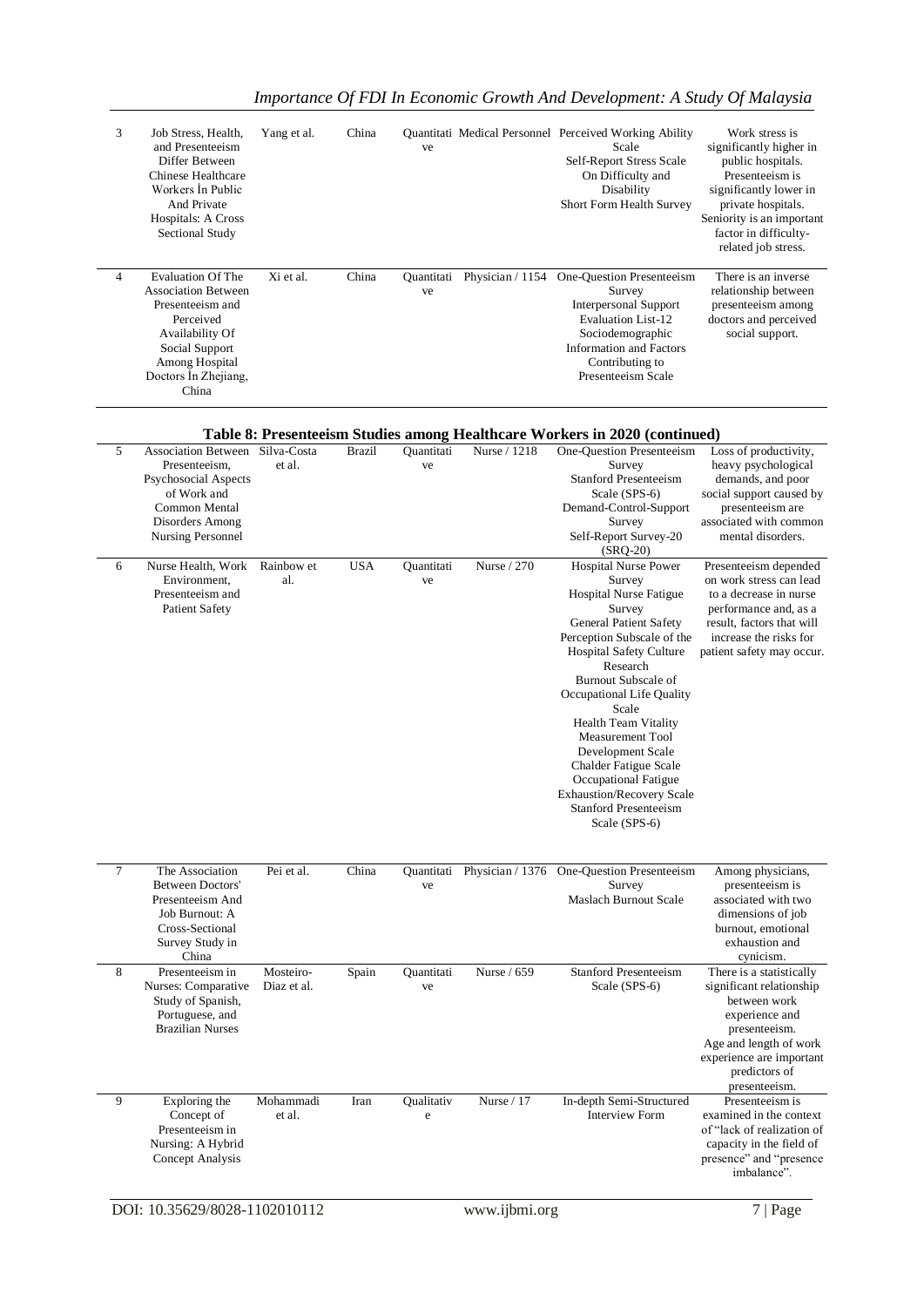| 10 | H. Healthcare<br>Workers'<br>Presenteeism And<br>Chemoprophylaxis<br><b>Against Nosocomial</b><br>Influenza In Patients<br><b>Hospitalized During</b><br>The 2018-2019<br>Season                            | Miwa et al. | Japan     | ve               |                                                          | Quantitati Medical Personnel Anonymous Online Survey Presenteeism is common<br>with 18 Questions                                                                                              | among healthcare<br>workers in Japan.<br>There is the<br>understanding among<br>healthcare workers that<br>'having mild symptoms<br>does not justify taking<br>sick leave'.                                                                                                                                                                                                                 |
|----|-------------------------------------------------------------------------------------------------------------------------------------------------------------------------------------------------------------|-------------|-----------|------------------|----------------------------------------------------------|-----------------------------------------------------------------------------------------------------------------------------------------------------------------------------------------------|---------------------------------------------------------------------------------------------------------------------------------------------------------------------------------------------------------------------------------------------------------------------------------------------------------------------------------------------------------------------------------------------|
|    |                                                                                                                                                                                                             |             |           |                  |                                                          | Table 8: Presenteeism Studies among Healthcare Workers in 2020 (continued)                                                                                                                    |                                                                                                                                                                                                                                                                                                                                                                                             |
| 11 | Can the Psychosocial<br><b>Safety Climate</b><br>Reduce Ill-Health<br>Presenteeism?<br>Evidence From<br>Chinese Healthcare<br>Staff under a Dual<br>Information<br>Processing Path Lens                     | Liu et al.  | China     | ve               | <b>Quantitati Medical Personnel</b><br>$\sqrt{2}$<br>386 | Psychosocial Safety<br>Climate Scale<br>Family Supportive<br><b>Controlling Behaviors</b><br>Scale<br>Organic Structure Four-<br>Item Scale<br>Presenteeism Two-item<br>Scale                 | Psychosocial safety<br>climate is negatively<br>associated with poor<br>health presenteeism.<br>Perceived instrumental<br>support and perceived<br>emotional support mediate<br>the relationship between<br>psychosocial safety<br>climate and poor health<br>presenteeism.<br>The organic structure<br>softens the mediating<br>effect of perceived                                        |
| 12 | Creating a                                                                                                                                                                                                  | Liu et al.  | China     |                  | Quantitati Medical Personnel                             | Workplace Safety                                                                                                                                                                              | emotional support,<br>however, it does not create<br>a significant moderation<br>effect of perceived<br>instrumental support on<br>the mediation process.<br>A workplace safety                                                                                                                                                                                                             |
|    | Sustainable<br>Workplace<br>Environment:<br>Influence of<br>Workplace Safety<br>Climate on Chinese<br>Healthcare<br>Employees'<br>Presenteeism from<br>the Perspective of<br>Affect and Cognition           |             |           | ve               |                                                          | Climate Scale (Curcuruto<br>et al.)<br>Impact-Based Trust-<br><b>Cognition-Based Trust</b><br><b>Scales</b><br>Organizational<br><b>Formalization Scale</b><br>Presenteeism Two-item<br>Scale | climate significantly<br>reduces presenteeism.<br>Emotion-based trust plays<br>a full mediator role, while<br>cognition-based trust plays<br>a partial mediator role<br>between the workplace<br>safety climate and<br>Presenteeism.<br>Formalization of the<br>organization has a positive<br>moderation effect on the<br>relationship between<br>presenteeism and affect-<br>based trust. |
| 13 | Assessing the<br><b>Association Between</b><br><b>Emotional Labor and</b><br>Presenteeism Among<br>Nurses in Korea:<br>Cross-sectional<br>Study Using the 4th<br>Korean Working<br><b>Conditions Survey</b> | Jung et al. | Korea     | Quantitati<br>ve | Nurse / 328                                              | 4. Korean Working<br><b>Conditions Research</b><br>Survey<br>One-Question<br>Presenteeism Survey                                                                                              | Female nurses who<br>sometimes or always hide<br>their emotions in the<br>workplace are at higher<br>risk of presenteeism than<br>female nurses who rarely<br>hide their emotions at<br>work.                                                                                                                                                                                               |
| 14 | Presenteeism Among<br><b>Healthcare Workers</b><br>with Laboratory-<br>Confirmed Influenza<br>Infection: A<br>Retrospective Cohort<br>Study in Queensland,<br>Australia.                                    | Imai et al. | Australia | ve               | Quantitati Medical Personnel<br>/1540                    | Laboratory Influenza<br>Records<br><b>Hospital Sick Leave</b><br>Records                                                                                                                      | Presenteeism among<br>healthcare workers with<br>influenza increases the<br>potential for transmission,<br>putting both healthcare<br>workers and patients at<br>risk.                                                                                                                                                                                                                      |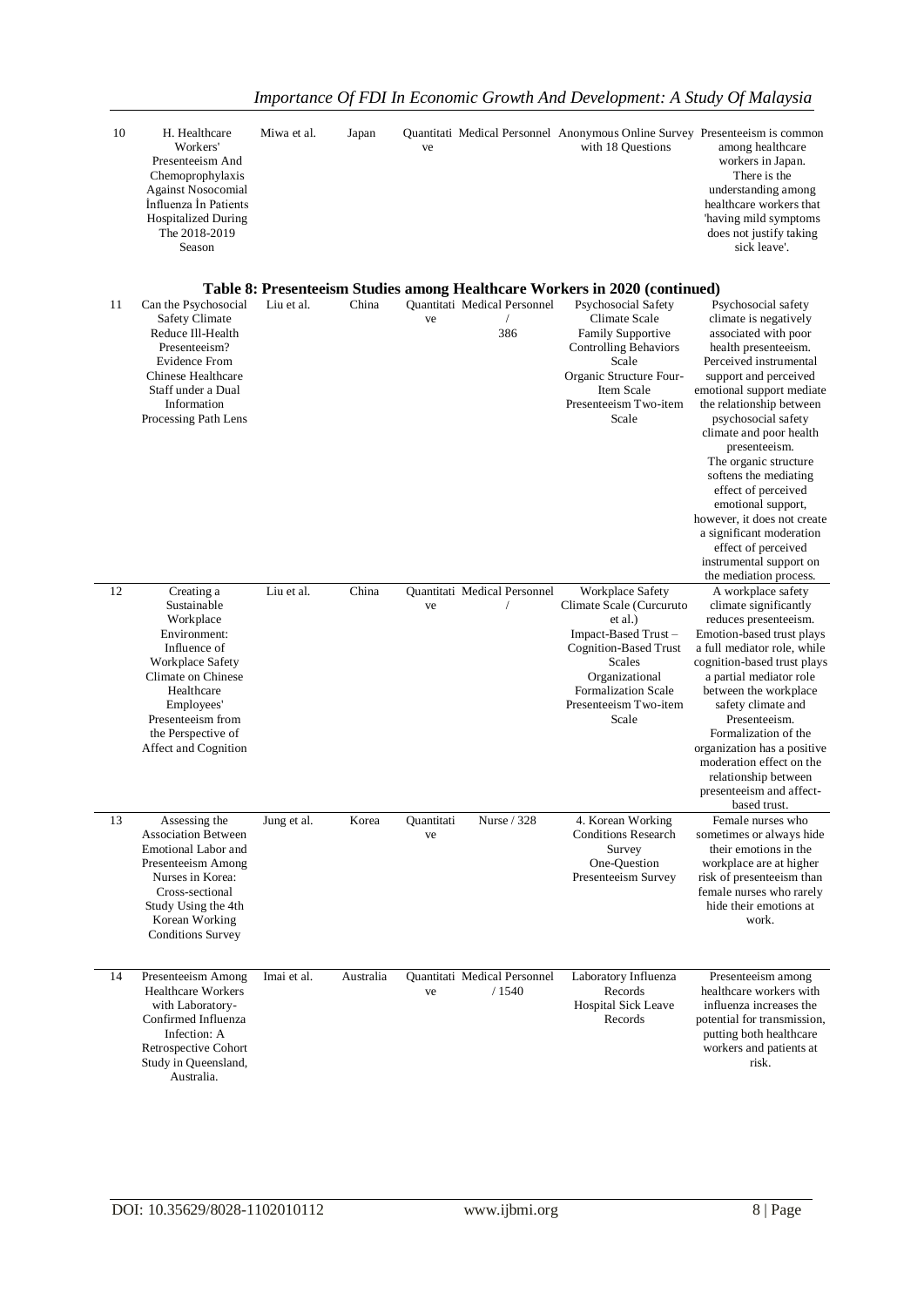| 15 | The Effects of Job<br>Demands on Nurses'<br>Burnout and<br>Presenteeism through<br>Sleep Quality and<br>Relaxation                                                             | Gillet et al.                 | France | Quantitati<br>ve | Nurse / 378                          | Quantitative Labor<br>Inventory<br>Frankfurt Emotional<br><b>Study Scale</b><br>Pittsburgh Sleep Quality<br>Index<br><b>Relaxation Scale</b><br><b>Stanford Presenteeism</b><br>Scale (SPS-6)<br><b>Maslach Burnout Scale</b>                                                                                                                   | Emotional negativity and<br>workload are negatively<br>related to sleep quality and<br>relaxation, and to<br>presenteeism and<br>emotional exhaustion in<br>lower levels.<br>Workload and affective<br>disharmony are directly<br>and positively related to<br>emotional exhaustion,<br>while affective<br>disharmony is related to<br>higher levels of<br>presenteeism. |
|----|--------------------------------------------------------------------------------------------------------------------------------------------------------------------------------|-------------------------------|--------|------------------|--------------------------------------|-------------------------------------------------------------------------------------------------------------------------------------------------------------------------------------------------------------------------------------------------------------------------------------------------------------------------------------------------|--------------------------------------------------------------------------------------------------------------------------------------------------------------------------------------------------------------------------------------------------------------------------------------------------------------------------------------------------------------------------|
| 16 | Exploring the                                                                                                                                                                  | Giaever et al.                | Norway | Qualitativ       | Physician                            | Table 8: Presenteeism Studies among Healthcare Workers in 2020 (continued)<br>Episodic Interview                                                                                                                                                                                                                                                | The current understanding                                                                                                                                                                                                                                                                                                                                                |
|    | Presenteeism Among<br><b>Hospital Physicians</b><br>Through The<br>Perspective Of Job<br>Crafting                                                                              |                               |        | e                | 20                                   | Technique                                                                                                                                                                                                                                                                                                                                       | of presenteeism has been<br>expanded by showing the<br>multifaceted and evolving<br>nature of the ways in<br>which personal diseases<br>and presenteeism are<br>perceived and<br>implemented over time.                                                                                                                                                                  |
| 17 | Nurses' Perceived<br>Job Performance and<br><b>Health During</b><br>Presenteeism: Cross-<br>Sectional<br><b>Associations With</b><br>Personal And<br>Organisational<br>Factors | Fiorini et al.                | Malta  | Quantitati<br>ve | Nurse / 270                          | <b>Stanford Presenteeism</b><br>Scale (SPS-6)<br>Perceived Effect of<br>Presenteeism in the Last<br>Sick Period Single-Item<br>Scale<br>Short Form Health<br>Survey(36)<br><b>Brief Illness Perception</b><br>Scale<br>Utrecht Work<br><b>Engagement Scale</b><br>Maslach Burnout Scale<br><b>Management Standards</b><br><b>Indicator Tool</b> | Performance levels and<br>disease outcomes during<br>presenteeism; It is related<br>to a combination of<br>disease-related, individual.<br>attitudinal, and<br>organizational factors.                                                                                                                                                                                   |
| 18 | Nurses' Illness<br>Perceptions During<br>Presenteeism And<br>Absenteeism                                                                                                       | Fiorini et al.                | Malta  | Quantitati<br>ve | Nurse / 270                          | Cross-sectional Survey of<br>the Study<br><b>Brief Illness Perception</b><br>Scale                                                                                                                                                                                                                                                              | Perception of illness<br>differs significantly<br>between presenteeism and<br>absenteeism periods and<br>should be included in<br>models of illness behavior.<br>It has been determined<br>that policies can affect<br>illness behavior and that<br>nurses can go to work<br>despite their illness levels.                                                               |
| 19 | <b>Adaptation And</b><br>Validation Of The<br>Stanford<br>Presenteeism Scale-6<br>In Healthcare<br>Professionals                                                               | Baldonedo-<br>Mosteiro et al. | Spain  | ve               | Quantitati Medical Personnel<br>/495 | One-Question<br>Presenteeism Survey<br><b>Stanford Presenteeism</b><br>Scale (SPS-6)                                                                                                                                                                                                                                                            | <b>Stanford Presenteeism</b><br>Scale-6 has shown good<br>psychometric properties to<br>study presenteeism in the<br>Spanish healthcare<br>industry.<br>The prevalence of<br>presenteeism is high in the<br>nursing category.<br>A confirmatory analysis<br>validated that<br>presenteeism factors were<br>positively related to<br>burnout.                             |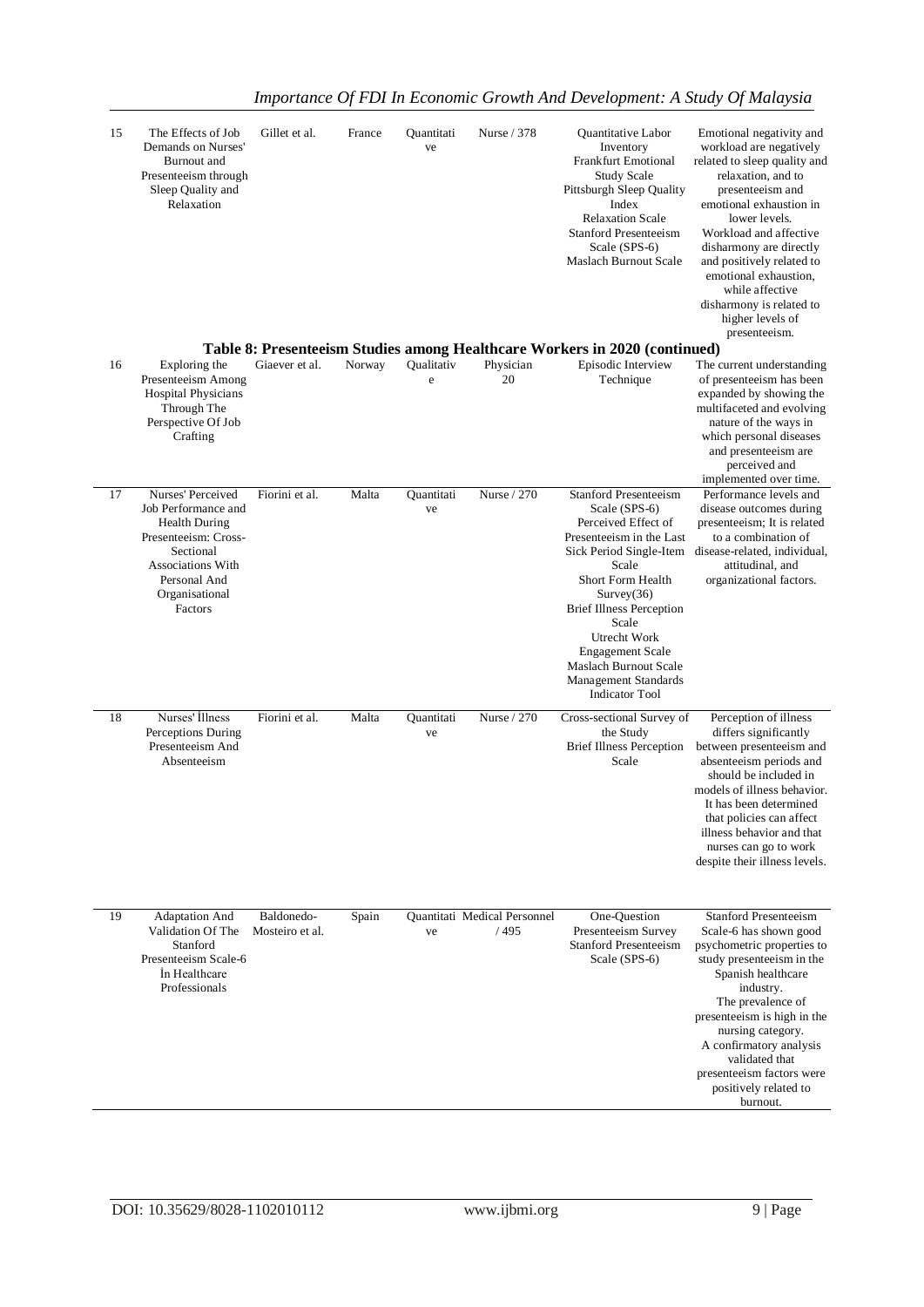## **II. DISCUSSION AND CONCLUSION**

While employers ignored the impact of health on productivity until recently, this understanding is changing today. Studies conducted show that the importance of employee health is better understood by workplaces day by day. Schultz stated that certain working population groups such as nurses attracts more attention in the presenteeism literature than others (Schultz & Edington, 2007). The fact that 39.28% of the studies we examined were conducted in the nurse sample group supports this point of view.

It has been determined that the examined articles were mostly conducted in China with a percentage of 17.85%. In the WoS database, 2 studies conducted in Turkey on presenteeism in healthcare workers in 2020 has been found. Although presenteeism is seen in workers from all sectors, it is a more common problem especially among those working in the education, social assistance and health fields of the service sector (Şahin, 2019). Health services are one of the most important fields of the service sector. At the same time, it is one of the sectors where human labour is very intense (Söyük, 2020). It should not be forgotten that health workers must first be healthy in order to provide health services as required. Studies on the health of health workers and the effects of presenteeism in health services need to be increased in Turkey.

The first two studies to survey presenteeism among healthcare professionals were found in 2010. By 2020, it is seen that the number of studies increased to 19. It is seen that the importance of presenteeism is better understood day by day in healthcare workers, who are one of the most important building blocks of the society and service sector.

In order to represent the universe, the sample selected in scientific research should consist of sufficient number of participants (Karasar, 2018). It is seen that 90% of the studies examined were conducted on samples consisting of more than 100 healthcare workers. When the methods of the studies with a large population and sample number were examined, it has also been determined that they were designed in accordance with scientific research methods. In quantitative research methods, no problem has been faced in terms of required sample size calculation. In accordance with the quantitative research methods, it is seen that the sample numbers are high in these studies. This shows that sample size was considered duly in order to represent the universe in studies.

In 91.66% of the studies, quantitative research method was used. It is seen that, to scale presenteeism in studies, the Stanford Presenteeism Scale (SPS-6) was used the most. In a study, which was among the studies reviewed, it was determined that the Stanford Presenteeism Scale showed good psychometric properties for examining presenteeism in the Spanish health sector (Baldonedo-Mosteiro et al., 2020). It is thought that studies on the suitability of the Stanford Presenteeism Scale, which is most frequently used scale in presenteeism research, for the Turkish health sector will shed light on the researches to be conducted on presenteeism in healthcare workers. In the studies examined, the One-Question Presenteeism Questionnaire was used to determine if there is presenteeism and it is combined with the other questionnaires of the study. Studies on the comparison of presenteeism and absenteeism in healthcare workers have indicated that the perception of the disease and the policies implemented are effective in the development of these behaviours. In addition, the focus of the studies is mainly to compare burnout and presenteeism behaviours and to determine the relationships between these phenomena.

According to the findings obtained within the scope of the study, the following conclusions have been attained: • Presenteeism is commonly seen among healthcare workers.

• Among the healthcare workers, most of the researches on presenteeism was conducted about nurses. On the other hand, these studies mainly aim to determine the relationship between presenteeism and low back, neck and back pain caused by physical activity during work.

• There is an inverse relationship between perceived social support and presenteeism in healthcare workers.

• Presenteeism can lead to a decrease in the performance of healthcare workers and thus to the emergence of factors that will increase the risks for patient safety.

• There is a positive relationship between burnout and presenteeism in healthcare workers.

• Health workers may experience presenteeism for reasons such as meeting the expectations of their colleagues or the economic or social pressures they perceive.

• Organizational factors such as workplace safety climate and supervisor support are associated with presenteeism.

• Individual factors such as professional experience, age, and attitude towards the diseases are associated with presenteeism.

• Presenteeism, which emerges due to infectious diseases that progress with mild symptoms such as cold and influenza and are mostly seen in a way that does not hinder working, puts the health of both other healthcare workers and those who demand health care services at risk.

• In addition to the visible costs arising from the loss of productivity due to presenteeism in healthcare workers, there are also invisible 'hidden' costs. More studies are needed on the costs caused by presenteeism in healthcare field.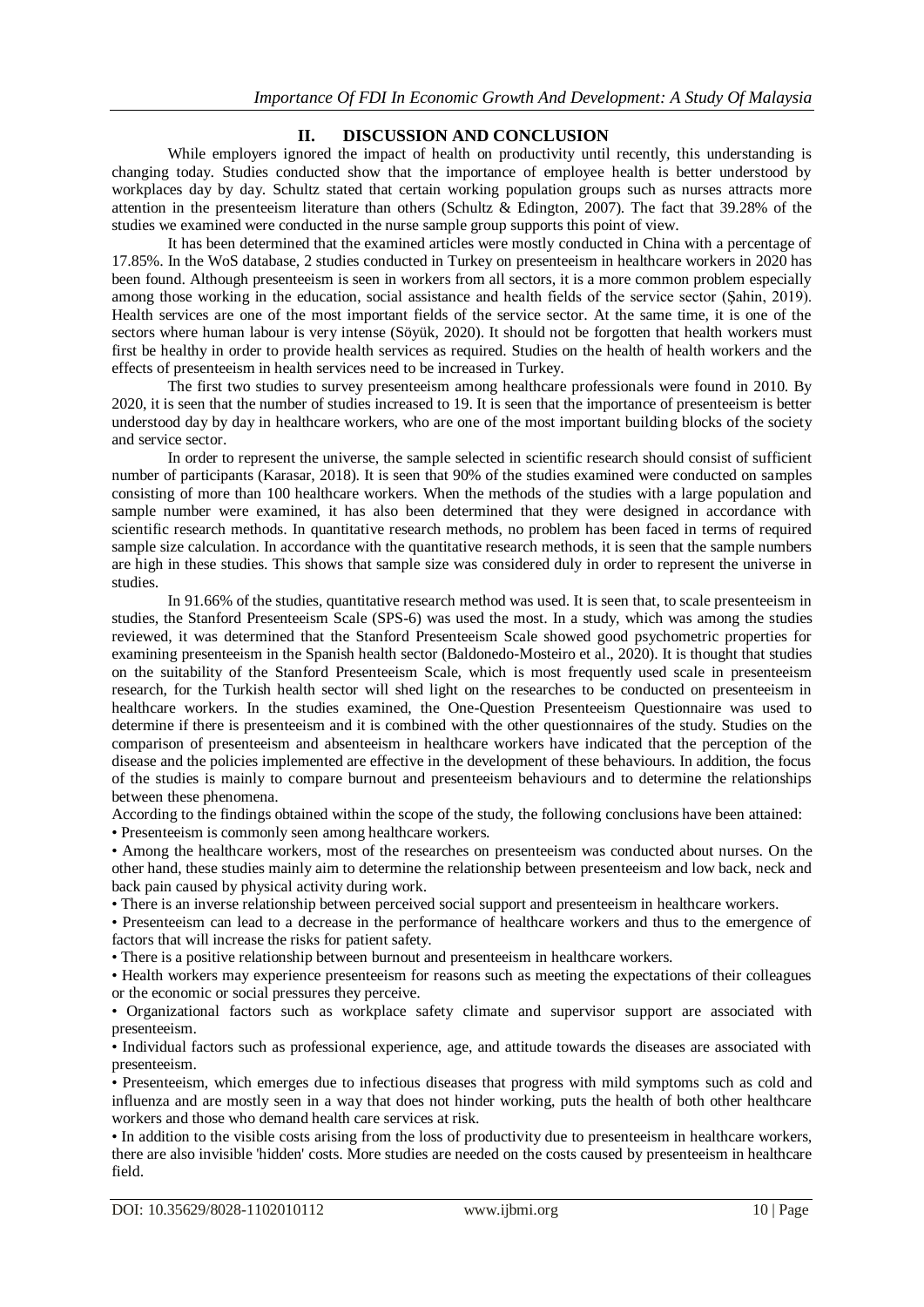#### **BIBLIOGRAPHY**

- [1]. Aronsson, G, & Gustafsson, K. (2005). Sickness Presenteeism: Prevalence, Attendance-Pressure Factors, And An Outline Of A Model For Research. Journal of Occupational and Environmental Medicine, 2005;47(9), 958-966.
- [2]. Athey, J. Absenteeism, Presenteeism, And Keeping The Workplace And Workers Healthy. 2009 https://hrdailyadvisor.blr.com/2009/09/01/absenteeism-presenteeism-and-keeping-the-workplace-and-workers-healthy/ (Access Date: 20.01.2021)
- [3]. Balcı, O. (2016). İlköğretim Okullarında Görev Yapan Öğretmenler ve Yöneticilerin Örgütsel Sinizm, Kendini İşe Verememe (Presenteeism) Ve Sosyal Kaytarma Arasındaki İlişkinin İncelenmesi (Arnavutköy İlçesi Örneği), İstanbul Arel University, Social Sciences Institution, Unpublished PhD Thesis, Istanbul.
- [4]. Baldonedo‐ Mosteiro, M., Sánchez‐ Zaballos, M., Rodríguez‐ Díaz, F. J., Herrero, J., & Mosteiro‐ Díaz, M. D. P. (2020). Adaptation and validation of the Stanford Presenteeism Scale- 6 in healthcare professionals. International nursing review, 67(1), 109-117.
- [5]. Bayram, A., Akdoğan, A., & Harmancı, Y. K. (2018). Algılanan örgütsel adalet ve işte var olamama (presenteeism) ilişkisinde stresin aracı rolü. Manas Sosyal Araştırmalar Dergisi, 7(2), 197-211.
- [6]. Burton, W. N., Conti, D. J., Chen, C. Y., Schultz, A. B., & Edington, D. W. (1999). The role of health risk factors and disease on worker productivity. Journal of occupational and environmental medicine, 863-877.
- [7]. Burton, W. N., Pransky, G., Conti, D. J., Chen, C. Y., & Edington, D. W. (2004). The association of medical conditions and presenteeism. Journal of Occupational and Environmental Medicine, S38-S45.
- [8]. Çalık, M., & Sözbilir, M. (2014). İçerik analizinin parametreleri. Eğitim ve Bilim, 39(174).
- [9]. Çiftçi, B. (2010). İşte var ol (ama) ma sorunu ve işletmelerin uygulayabileceği çözüm önerileri. Çalışma ve Toplum Dergisi, 1(1), 153-174.
- [10]. Cooper, C., & Dewe, P. (2008). Well-being—absenteeism, presenteeism, costs and challenges. Occupational medicine, 58(8), 522- 524.
- [11]. Cooper, C. L., & Lu, L. (2016). Presenteeism as a global phenomenon: Unraveling the psychosocial mechanisms from the perspective of social cognitive theory. Cross Cultural & Strategic Management, (23): 216-231.
- [12]. d'Abate, C. P., & Eddy, E. R. (2007). Engaging in personal business on the job: Extending the presenteeism construct. Human Resource Development Quarterly, 18(3), 361-383.
- [13]. Demerouti, E., Le Blanc, P. M., Bakker, A. B., Schaufeli, W. B., & Hox, J. (2009). Present but sick: a three‐ wave study on job demands, presenteeism and burnout. Career Development International.
- [14]. Ertürk, E. (2020) Presenteeism (İşte Var Olamama Sorunu), Bedük, A, Öztürk, M. (Ed.) Farklı Boyutlarıyla Örgütsel Davranış, Gazi Kitabevi, Ankara.
- [15]. Fiorini, L. A., Houdmont, J., & Griffiths, A. (2020). Nurses' illness perceptions during presenteeism and absenteeism. Occupational Medicine, 70(2), 101-106.
- [16]. Fiorini, L. A., Houdmont, J., & Griffiths, A. (2020). Nurses' perceived work performance and health during presenteeism: Cross‐ sectional associations with personal and organisational factors. Journal of Nursing Management.
- [17]. Giæver, F., & Løvseth, L. T. (2019). Exploring presenteeism among hospital physicians through the perspective of job crafting. Qualitative Research in Organizations and Management: An International Journal.
- [18]. Gillet, N., Huyghebaert-Zouaghi, T., Réveillère, C., Colombat, P., & Fouquereau, E. (2020). The effects of job demands on nurses' burnout and presenteeism through sleep quality and relaxation. Journal of Clinical Nursing, 29(3-4), 583-592.
- [19]. Halbesleben, J. R., Whitman, M. V., & Crawford, W. S. (2014). A dialectical theory of the decision to go to work: Bringing together absenteeism and presenteeism. Human Resource Management Review, 24(2), 177-192.<br>Hooper, P. D. (2015). Presenteeism. The Flying Pig
- [20]. Hooper, P. D. (2015). Presenteeism. The Flying Pig Consulting Group, 2015; https://theflyingpigconsultants.files.wordpress.com/2015/03/presenteeism.pdf (Access Date: 20.01.2021).
- [21]. Howard, K. J., Howard, J. T., & Smyth, A. F. (2012). The problem of absenteeism and presenteeism in the workplace. In Handbook of occupational health and wellness (pp. 151-179). Springer, Boston, MA.
- [22]. Imai, C., Hall, L., Lambert, S. B., & Merollini, K. M. (2020). Presenteeism among health care workers with laboratory-confirmed influenza infection: A retrospective cohort study in Queensland, Australia. American Journal of Infection Control, 48(4), 355-360.
- [23]. Jung, S. W., Lee, J. H., & Lee, K. J. (2020). Assessing the association between emotional labor and presenteeism among nurses in Korea: cross-sectional study using the 4th Korean Working Conditions Survey. Safety and Health at Work, 11(1), 103-108.
- [24]. Karasar, N. (2018). Bilimsel Araştırma Yöntemi: Kavramlar, İlkeler, Teknikler, Nobel Yayın, Ankara, p.148
- [25]. Liu, B., Lu, Q., Zhao, Y., & Zhan, J. (2020). Can the psychosocial safety climate reduce ill-health presenteeism? Evidence from Chinese healthcare staff under a dual information processing path lens. International Journal of Environmental Research and Public Health, 17(8), 2969.
- [26]. Liu, B. N. & Lu, Q. Creating a Sustainable Workplace Environment: Influence of Workplace Safety Climate on Chinese Healthcare Workers' Presenteeism from the Perspective of Affect and Cognition. Sustainability, 2020;12(6). doi:ARTN 2414 10.3390/su12062414
- [27]. Liu, B., & Lu, Q. (2020). Creating a sustainable workplace environment: influence of workplace safety climate on Chinese healthcare employees' presenteeism from the perspective of affect and cognition. Sustainability, 12(6), 2414.
- [28]. Moç, T. (2018). Örgütsel Adalet Algısının Çalışanların İşe Yabancılaşmasına Etkisinde Tükenmişliğin Ve Presenteizmin Rolü, Atatürk University, Social Sciences Institution, Unpublished PhD Thesis, Erzurum.
- [29]. Mohammadi, M. M., Dehghan Nayeri, N., Varaei, S., & Rasti, A. (2021). Exploring the concept of presenteeism in nursing: A hybrid concept analysis. International Journal of Nursing Knowledge, 32(3), 166-176.
- [30]. Mosteiro‐ Díaz, M. P., Baldonedo‐ Mosteiro, M., Borges, E., Baptista, P., Queirós, C., Sánchez‐ Zaballos, M., ... & Franco‐ Correia, S. (2020). Presenteeism in nurses: comparative study of Spanish, Portuguese and Brazilian nurses. International nursing review, 67(4), 466-475.
- [31]. Pei, P., Lin, G., Li, G., Zhu, Y., & Xi, X. (2020). The association between doctors' presenteeism and job burnout: a cross-sectional survey study in China. BMC Health Services Research, 20(1), 1-7.
- [32]. Rainbow, J. G., Drake, D. A., & Steege, L. M. (2020). Nurse health, work environment, presenteeism and patient safety. Western journal of nursing research, 42(5), 332-339.
- [33]. Şahin, D. (2019). Sağlığı Geliştirme Programlarının İşte Var Olamama (Presenteeism) Üzerindeki Etkisine Yönelik Alanyazın İncelemesi. Sağlık Bilimleri ve Meslekleri Dergisi, 6(2), 427-436.
- [34]. Şanlımeşhur, Ö. (2018). Presenteeism (İşte İstemeyerek Var Olma) Kavramını Etkileyen ve Bu Kavramdan Etkilenen Faktörler: Alışveriş Merkezlerinde Bir Araştırma, İstanbul Arel University, Social Sciences Institution, Unpublished PhD Thesis, Istanbul.